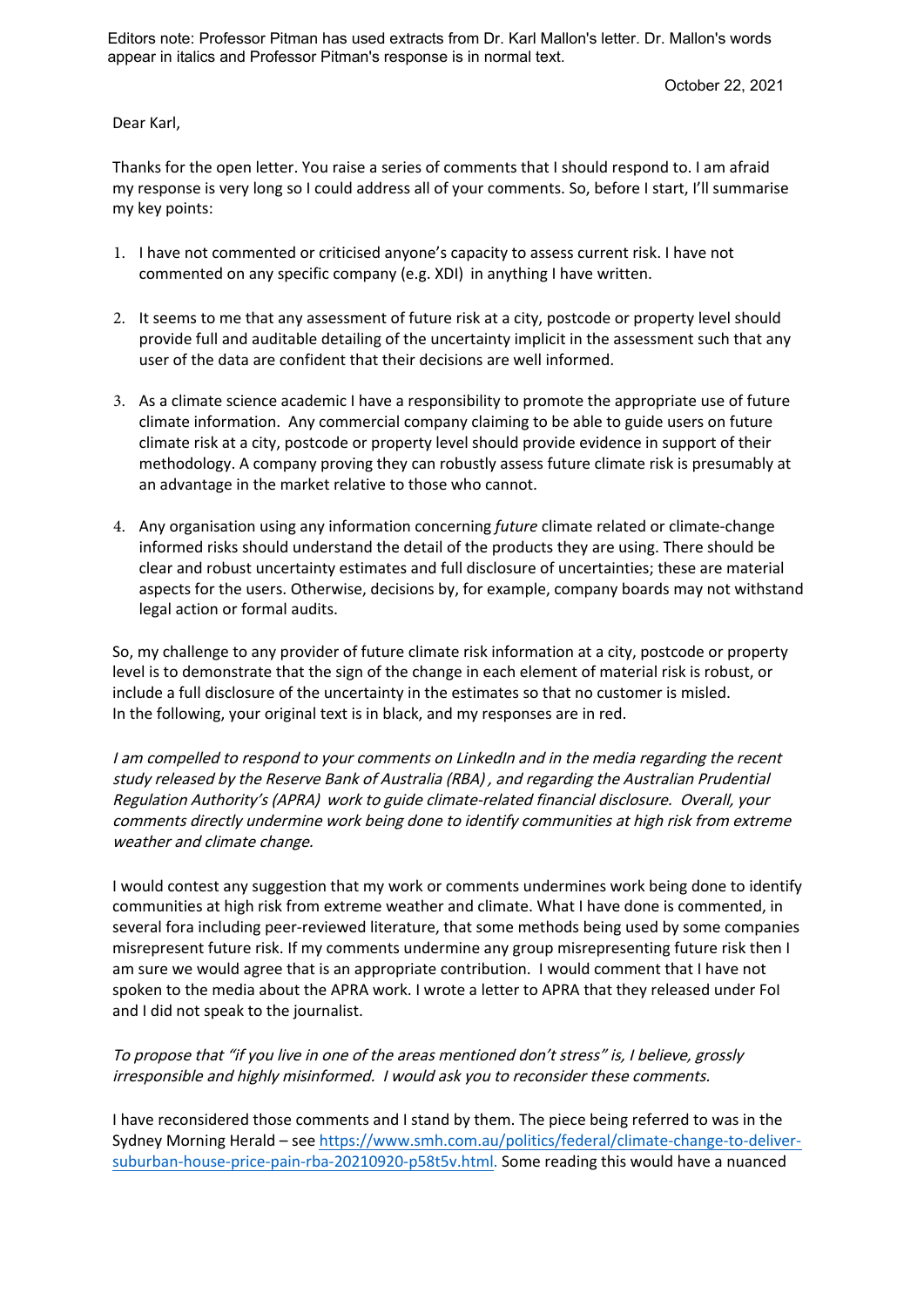view of the information content in the associated RBA report, others would not. The following is a figure from the report:



#### From:

https://www.rba.gov.au/publications/bulletin/2021/sep/pdf/climatechange-risks-to-australian-banks.pdf.

There is no *climate* related risk that maps onto Sydney in this way. The large area north of the harbour is at higher risk from bush fire than some other suburbs, but only at the bush-urban interface (not across this whole region) . If I owned a property in some parts of this area I might be stressed about the existing risk but if I lived in the large areas shown in grey my stress levels about climate change would be similar. Evidence that the identified area is at risk from *future* changes in meteorological hazards is very limited. In short, my statement that if you are living in this

area do not stress about the RBA report is founded in the lack of robust climate science that informs us of changes in climate related risks at this scale moving forward. I would be far more worried if I lived in some of the grey areas near a river, near the ocean, in far Western Sydney and so on relative to most of the area shown as orange in the figure.

If this figure was an academic exercise I would not comment, but the suggestion is that this might lead to higher insurance or "lower house prices". What would stress me would if insurance companies used this analysis to adjust policies in most of the areas identified in orange. Fortunately, insurance companies have a more nuanced understanding of risk than implied in the RBA report.

In reading the report noted above, I could not see how uncertainty in the estimates were propagated through the analysis. If this was an academic paper I would ask the authors to prove the figure was robust to assumptions, future climate risk estimates and so on and I would expect those uncertainties to be clearly discussed. I accept that may be different in an RBA report but that does not stop me asking, or querying the methodology.

Last summer 34 Australians died in bushfires, thousands were left with damaged homes and many financially ruined by flooding because they were unable to afford insurance. The areas affected are in fact highly consistent with high-risk areas identified by XDI and Climate Valuation (and used by RBA) .

My comments were around the ability to project future risk associated with climate change in the RBA report, not around *current* risk. Since it is not clear if the extreme dryness associated with the very high fire risk during the 2019/20 Black Summer was associated with climate change raising the emotive issue of these fires is not relevant. I would also note that my memory does not suggest that the areas identified by the RBA report, built using XDI and Climate Valuation, corresponds at all to the areas that were affected by fire. There was no fires across the north shore of Sydney in that fire season at a significant scale.

So, in the context of my comments it is *simply not true* to assert that the high risk areas identified by XDI corresponded to recent fires. Other work by XDI may have clearly identified those areas that did burn as at high risk, but that information is not something I have seen and so I cannot comment.

Evidently, we do have insightful data on location specific risk.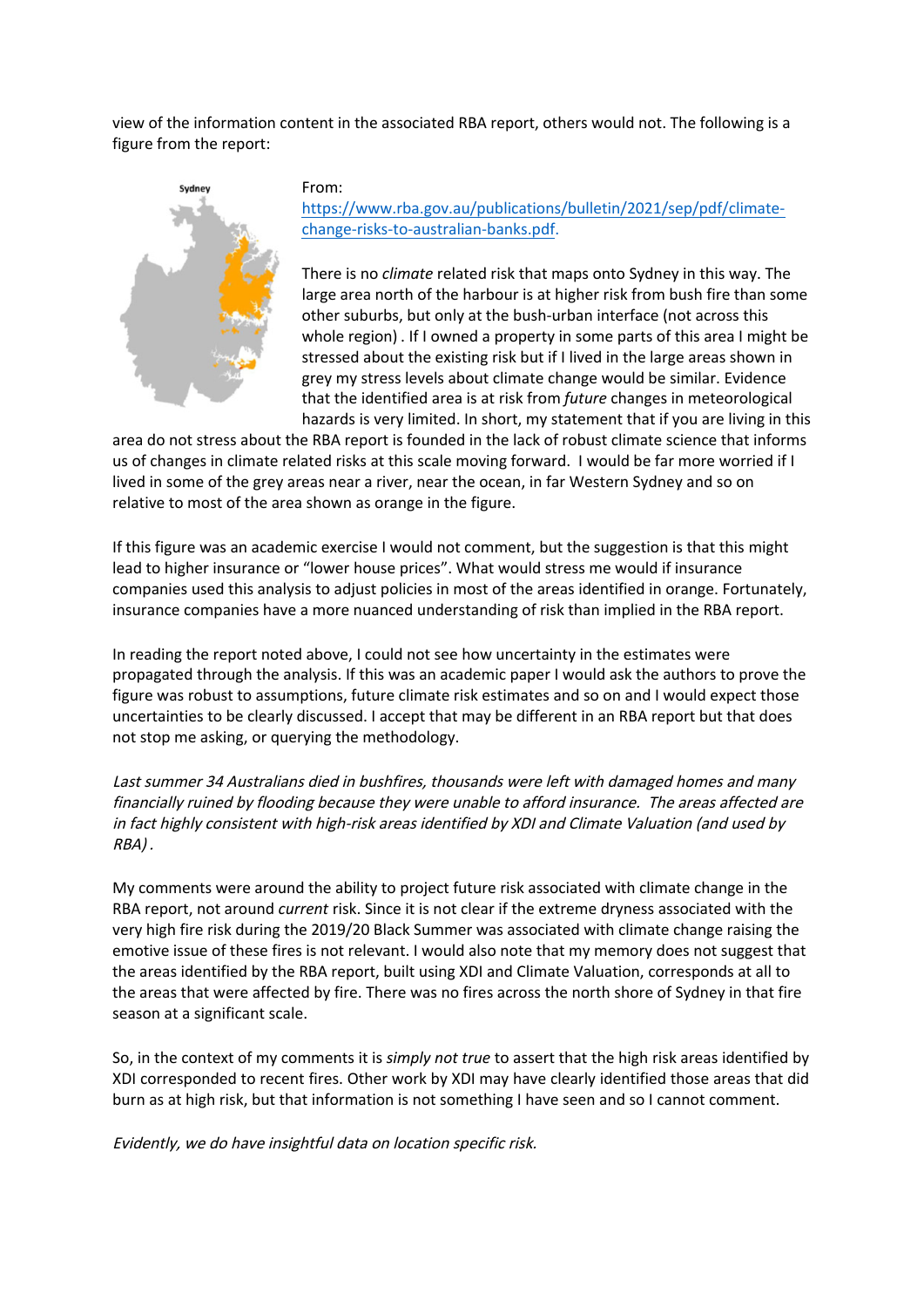You may well have insight into some risks in some locations, but you do not have robust data into future risk as it relates to most drivers of future climate risk. No company or indeed scientist knows the direction of future risk *at a location*, or the magnitude of risk *at a location* for most meteorological risks (I would generally exclude some statistics of heat and sea level rise) .

More importantly, as professionals working in the field of climate change, I believe we have a moral obligation to use what we know to warn people, communities, business and governments about the risks they currently face – many of which may be worsening with climate change.

That is a legitimate perspective where one knows the direction (the sign) of the changing risk at the spatial detail you purport to offer. For some risks (sea level rise, fire in close proximity to forests, direct risk of heat) we know the sign of the change and have ideas around the magnitude. For some risks (associated with rainfall, flood, hail, wind, lightning strike etc) we do not know the *sign of the change* at the *level of a location*. In my view, providing warnings to people of a change when one does not know the direction of the change is not informing them of emerging risk.

I would also note that any company misrepresenting future risk, and adding to concerns and stresses of home owners and the mental health of communities might reflect on "moral obligations".

Finally, I would note I have been engaging with Boards, businesses etc for decades communicating climate risk, what we know and do not know and how we might link climate science and business. I communicate without fear or favour and would suggest that my moral compass is well calibrated.

I find your comments surprising since your organisation has received \$30m for research "to make Australia more resilient to climate extremes and minimise risks from climate extremes to the Australian environment, society and economy". Our work is to the same end, as are APRA's draft guidelines for climate risk reporting.

Agreed, but this comment is a little misleading. My group strives for understanding and the application of knowledge to the extent possible. XDI are a commercial company that seeks profit. I am not sure therefore our work is necessarily "to the same ends".

My group has indeed been funded to do the science to enable these goals. This (rather strongly) suggests that the science community does not think that is currently possible (in general) . So, one can suggest that the funding of a research centre in this area is clear evidence that new understanding is required.

A critical question is, where does one invest the adaptation dollar to reduce risk. If one invests it in the wrong place one has (a) wasted that investment and (b) not invested where adaptation was required. This is not an academic issue – investment pathways are changing as a consequence of perceptions around changing climate risk. I have a moral obligation to confront any misuse of climate information that leads to erroneous estimates of risk.

Your specific concerns about the extent to which downscaling can be meaningful are insightful and worthy of proper consideration, which I will address below. But I believe it is entirely misleading to use it as a pretext to dismiss a large body of engineering and hazard-based risk analysis. Our methods, data and software have been in continuous development for over 10 years and I am unconvinced you have the breadth of knowledge to critique the full extent of the work that physical risk analysis entails.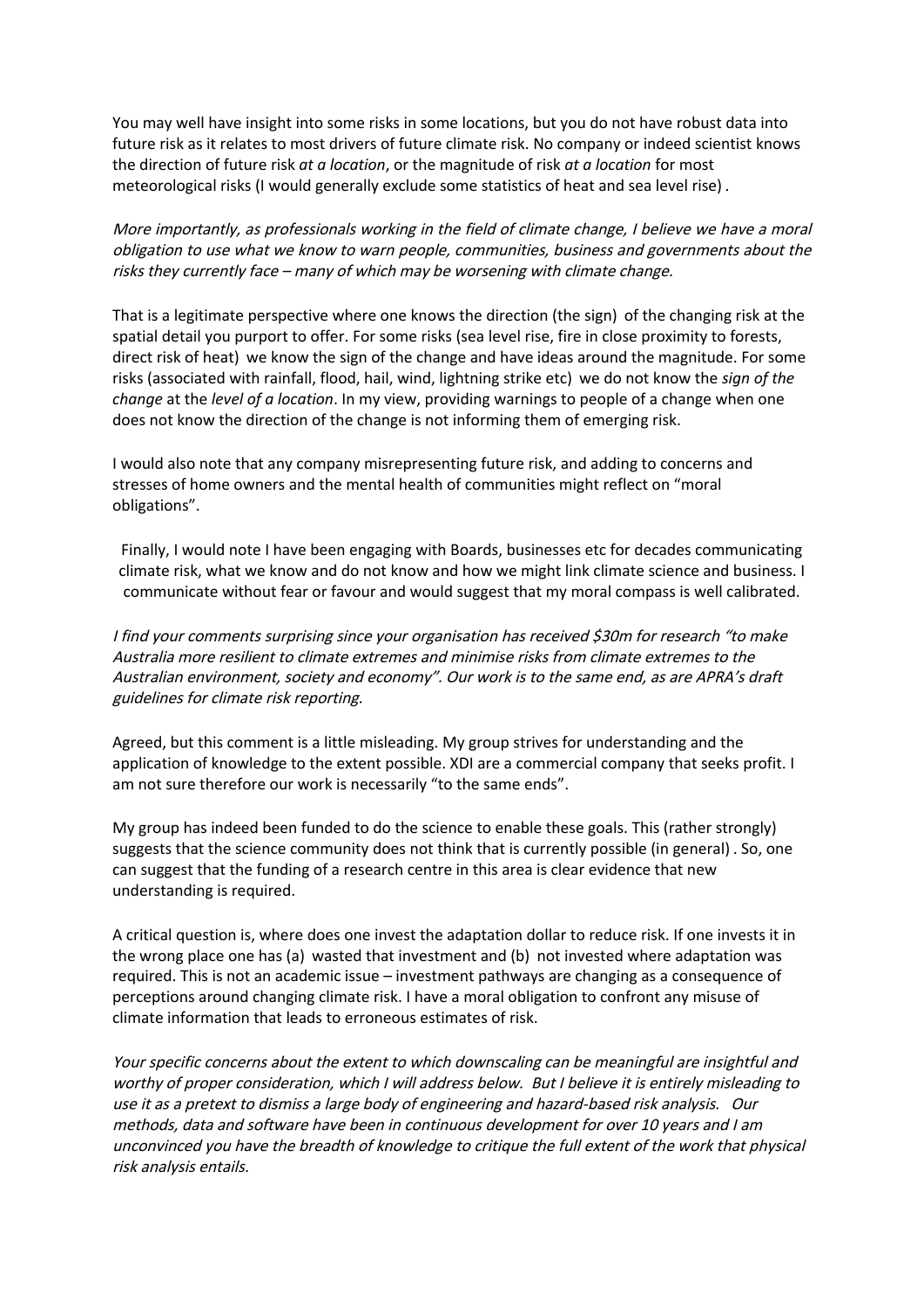I do not dismiss the large body of (excellent) engineering and hazard-based risk assessment that has been done for many decades. My comments are how one takes existing methods and moves them into assessing future risk in a non-stationary climate.

While atmospheric physicists like yourself may not be able to generate property-level insights, our cross-disciplinary team can and does.

I am a long way from being an atmospheric physicist! But thanks for the compliment.

I contest the statement your team can generate property-level insights *in the context of future climate risk*. I completely agree your team can provide property-level insights *for the current climate*.

Of course, you can generate *precise* information at the property level. However, the models I use can provide information that is precise to 30 or more significant figures. That does not make that precision *accurate.* So, I agree you can provide "property level insights" but what you cannot know is how good those insights are under a future climate.

The team that produced the data on which the RBA based its analysis includes engineers, geologists, hydrologists, mathematicians, statisticians, climate scientists and financial analysts. The same team works with some of the world's leading banks in Europe and Asia, as well as with governments and institutional investors, to build resilience in critical infrastructure and the global economy.

That may be the case but none of this makes the case that you can provide accurate property level risk assessments in the context of a *changing climate*. Again, I make no inference on your capacity to assess risk in the present.

This has been driven by the global movement toward climate risk reporting following the international Financial Stability Board's Taskforce for Climate Related Financial Disclosure (TCFD) guidelines.

Agreed. The fact that there is a "global movement" around reporting is welcome. My concern is what is being reported and whether any of these processes properly assess future climate related risk.

The TCFD initiative and the resulting wave of regulatory pressure (such as APRA's draft guidelines) is one of the most significant moves of recent times to stem runaway climate change. It's a powerful and positive catalyst for corporate climate action globally, and it's gaining momentum. It is therefore critical that analysts use the best available information to influence decision making at the highest levels of industry and government.

I fully and unambiguously agree – and would nuance your comment that "analysts use the best available information" with "analysts use the best available information to the extent that it is reliable and fit for purpose".

We applaud APRA's and the Bank of England's leadership, and the actions of the French, New Zealand and Canadian governments toward mandatory reporting. We look forward to being part of the robust reporting solutions that enable other governments to do the same.

I also applauded APRA's steps in this direction. I wrote to support APRA's leadership. It is not *what they are doing,* rather it is *how they are doing it* that I would question.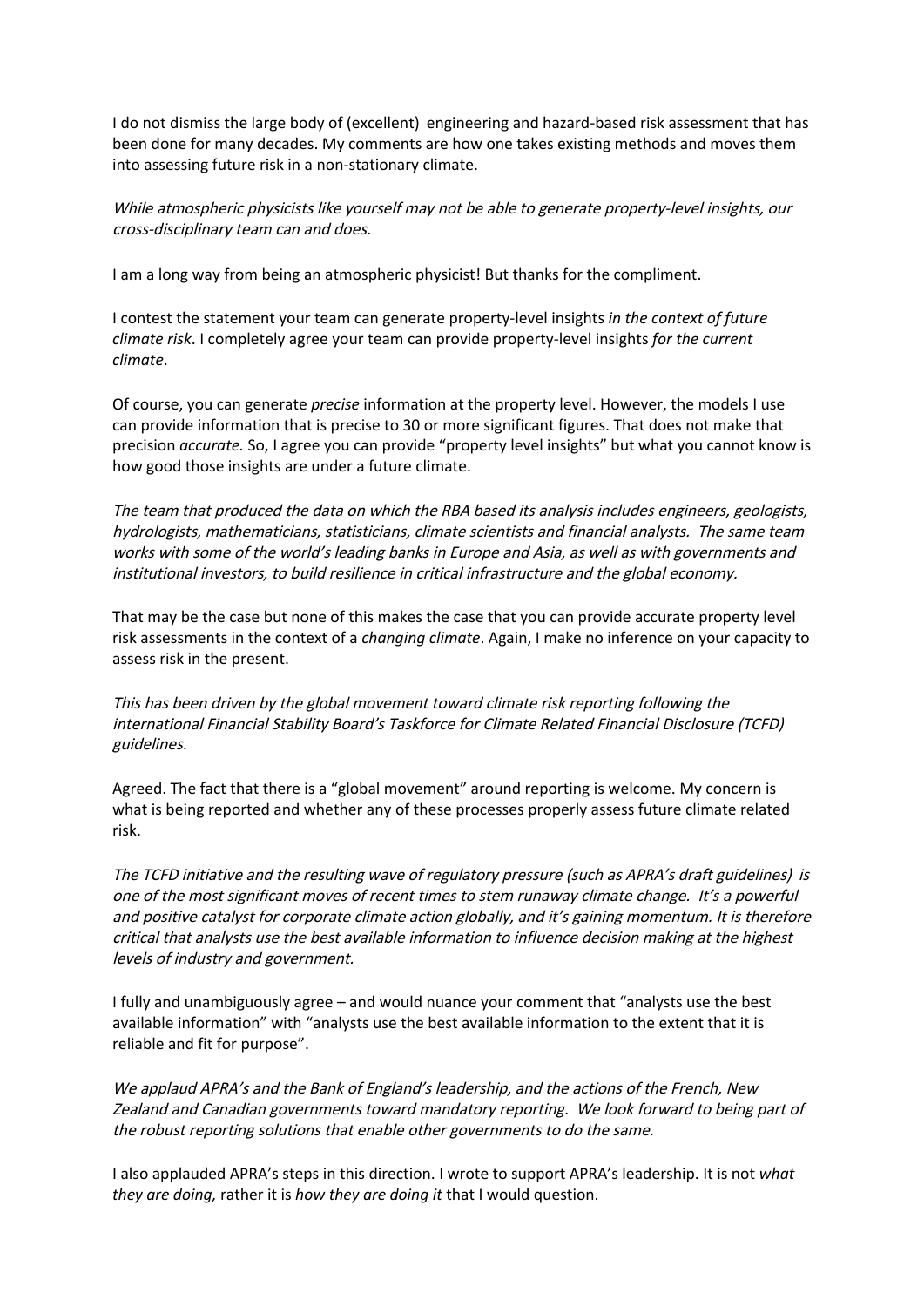# **Climate risk analysis needs more than climate science**

In the interests of bridging the gap of understanding between your work and ours, I'd like to take a moment to dispel any incorrect understandings about property level acuity, because this issue is very important. It is at the level of individual homes and businesses that real people are at risk, and equally where we have the opportunity to help get these people out of harm's way.

I fully agree.

The fundamental flaw in your assertion that climate change modelling data cannot be used for asset or address level risk analysis is that climate data is at the centre of the analysis.

I have read widely on the methods used, to the extent that these are available without signing commercial in confidence agreements. I do not think there is a "fundamental flaw" in any of my comments. I obviously understand that the climate data is not the foundation of the methods used.

If it were, I would agree that the spatial limits, uncertainty and 'noise' of limited data sets would be overwhelming. Instead, it is necessary to call on other data sets, other fields of knowledge and other mathematical techniques to build a solid foundation of present-day exposure and vulnerability to physical hazards. On this foundation our team then applies climate modelling to provide *additional* insights.

Agreed. The question is whether the addition of climate information adds "additional insights" or adds "misleading, or potentially misleading information".

To undertake robust asset level physical risk analysis there must be an understanding of three factors: the vulnerabilities of the asset; the hazards to which it is exposed; and how those may change in the future due to climate change.

And one would add "the capacity of an agent to manage vulnerability but happy to leave that dimension for a moment.

Vulnerability analysis is primarily an engineering skill set which considers the materials from which properties are constructed and the design specifications used to bring these together.

A large body of social science would not agree but happy to leave this for now.

Hazard analysis can draw on hydrology, geology and satellite mapping of the biosphere and requires the accumulation and management of large data sets. Hazard data is often highly localised and needs to be. For example, the technology exists to tell the difference between the side of a street that gets flooded when a river overflows and the side that does not.

Yes - agreed

By bringing existing vulnerability and hazard information together in our computational system ("Climate Risk Engines") we are able to compute baseline levels of risk.

To a degree, based on the richness and reliability of the data you have at the level of granularity you use. So you can calculate a wide range of "baseline levels of risk" with uncertainties of course. This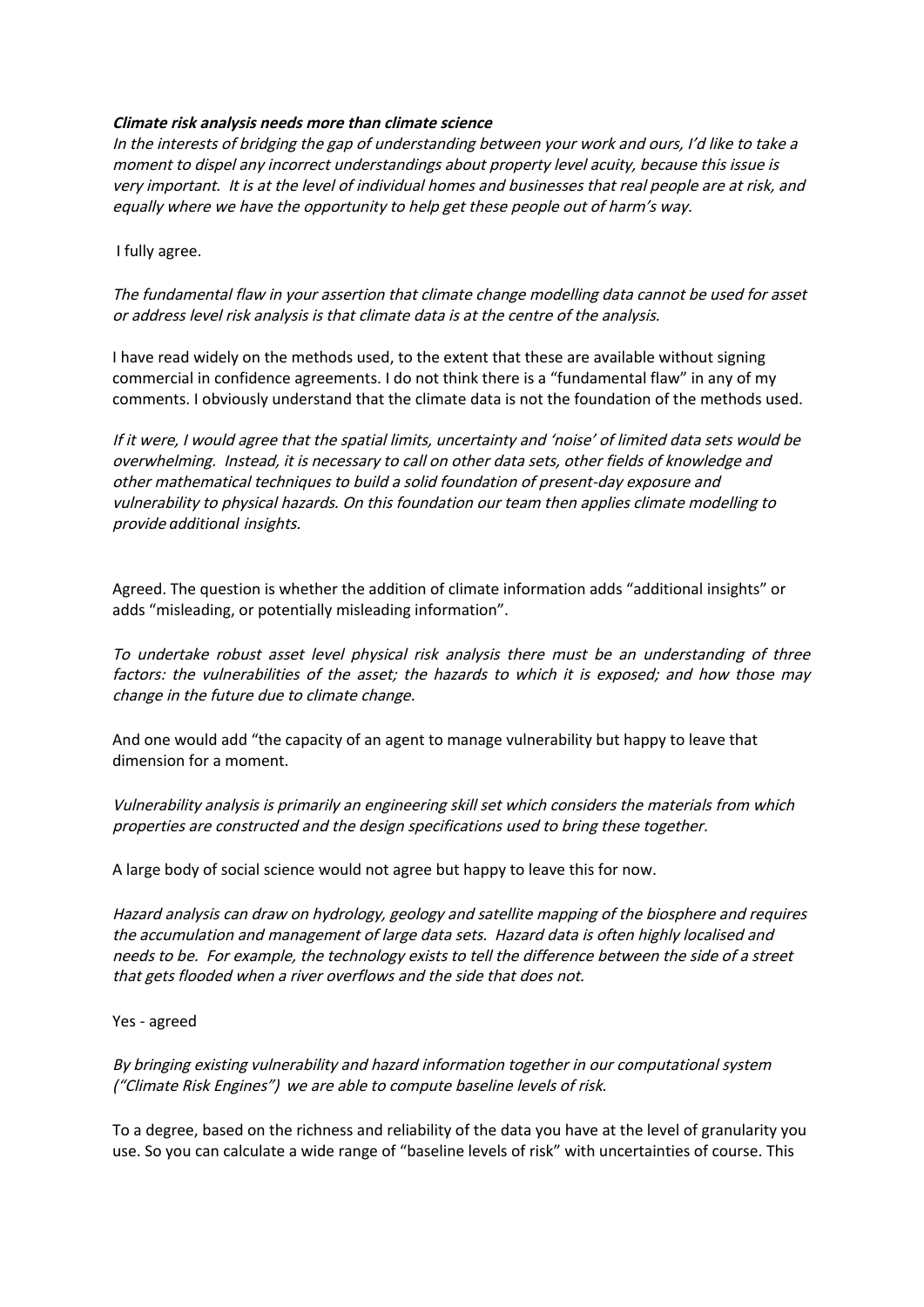is, of course, about the present day risk. I do not think I have ever criticised the capacity of any organisation to calculate risk *in the present*.

The Risk Engines can test if a wall is made from concrete and therefore impervious to flooding or lined in plasterboard and ruined by water. We can test to see if a property is likely to get inundated by high seas or is sufficiently elevated to avoid inundation. We know that <sup>a</sup> property built in the 1970s will not withstand a cyclone like a property built-in 2010. In this way we can identify properties that are at risk from a range of extreme weather events.

Yes – sure, but this is about calculating the risk *now*, in the *present,* and not in the future.

### **Dealing with uncertainty**

Then and only then do we consider if climate change impacts may worsen the current risks. As you know, Global Circulation Models operate at the 100s of kilometre scale, while Regional Climate Models can only achieve resolutions down to 10s of kilometres. You correctly point out that the reliability of downscaling has to be questioned and managed. Sometimes, a long-term trend can be identified, e.g.: an increase in heatwaves, more frequent severe rainfall events or <sup>a</sup> rise in fire weather conditions. This can be used to provide a forward outlook which includes climate change exacerbation. Sometimes no trend is clear, the variability is large, or perhaps hazards even appear to diminish. Often different models have different outcomes. All of these issues have to be managed and communicated. We see our job as understanding the 'risk envelope' from these models, so that decision-makers can plan for all possibilities.

Agreed – but the issue is mis-stated here.

Take situation X where the risk to a property is defined well by existing vulnerability at the asset level and via existing hazards and no change in climate eventuates at the property level. Here, adding any climate change surface from the models reduces your skill.

Take situation Y where the risk to a property is defined by existing vulnerability at the asset level and by existing hazards and a change in climate eventuates at the property level. Here, adding any climate change surface from the models affects your skill – improving it where the models are right, and reducing the skill elsewhere. So, adding the climate change signal will improve your assessment in some areas, and degrade it in others and you do not know which is which.

In short, I have no issues with the assessment of *current risk*. However, when adding the change in risk associated with climate change you have two scenarios:

(a) you know the sign of the change. True of temperature and temperature extremes, and sea level and you can manage the magnitude of the change via scenarios. I suspect how you add climate change to your system adds value here.

(b) you do not know the sign of the change. Take rainfall. For an event of a given size, climate change would increase the intensity of that event *all things being equal.* Of course, "all things are not equal" and so in some places changes in synoptic (or weather scale) phenomenon will reduce the risk of a severe rain event, and in some places enhance it. This is not robust in any climate projections because the models do not simulate weather scales. Downscaling these climate projections do not overcome those limitations. In these situations (and this is true of wind, rain, hail, lightning strikes, flooding, possibly bush fire risk adding climate change to your system will potentially mislead.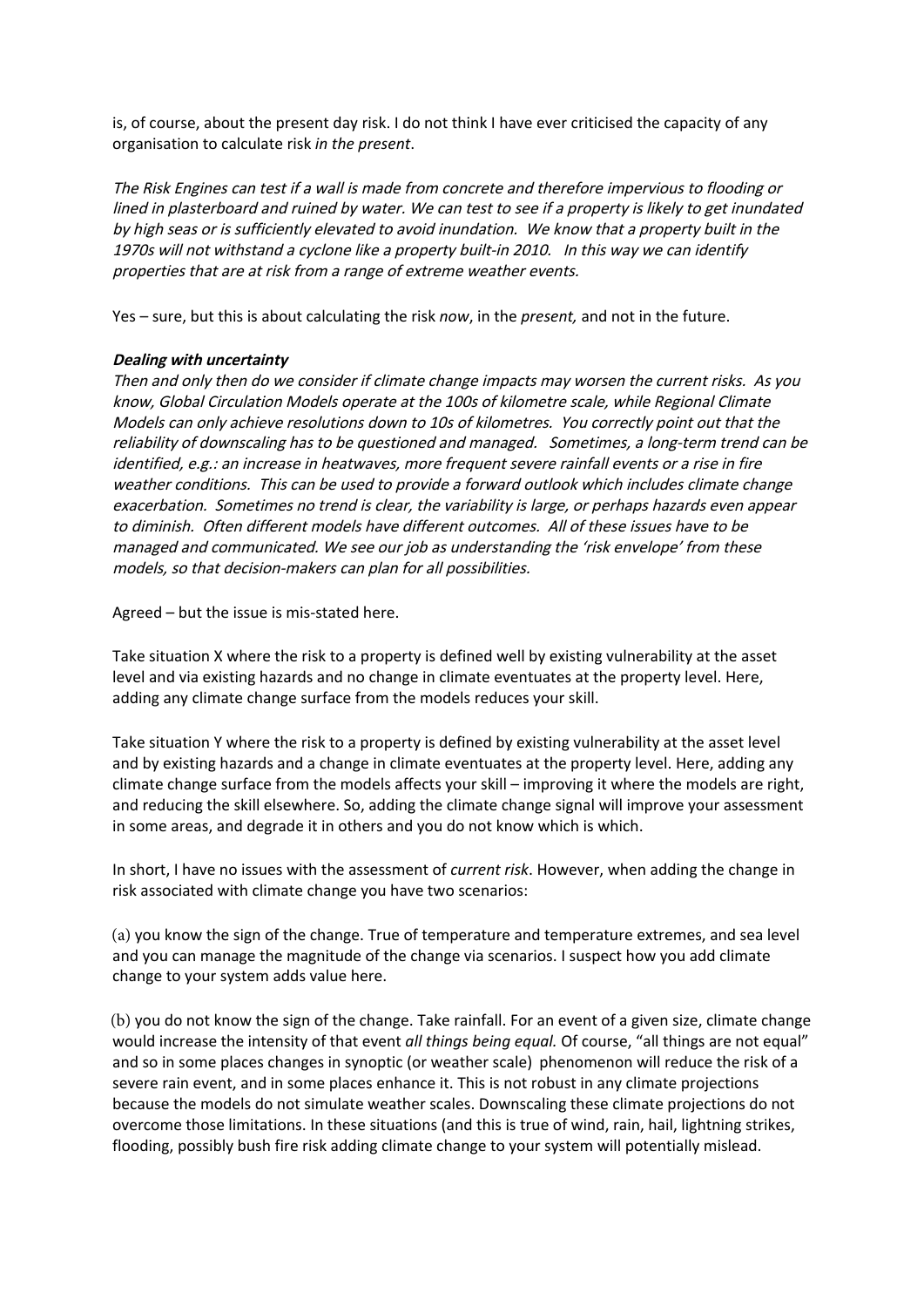In short, for most meteorological hazards, at the property (suburb or city) scale it is not merely the magnitude of the change which is uncertain, it is the *sign of the change* in the future that is uncertain.

In practice, that means that we start with a baseline position of risk which we assume provides a 'risk floor' for each hazard, then we look at the highest levels for driving parameters from the climate data as far as 2100, which provides 'risk ceiling'. We communicate to decision-makers that this is the range of futures we can see so far.

Except you do not know if this ceiling is appropriate – you do not know if it's too lowyou're your data encourages future vulnerability, or too high and lead to maladaptation and over-investment. You do not know if the future change is robust *at the property (suburb or city) level.* Of course, it is trivial to calculate a ceiling but calculating an appropriate ceiling that reflects both risk and the uncertainty in any assessment of risk in a future climate is not possible *at the property (suburb or city) level.* 

I have hear it said that "some information is better than nothing" [not by you – by others]. I suggest, in the context of *property (suburb or city) level risk associated with climate change* this is profoundly wrong. The uncertainty is so high at the *property (suburb or city) level* that is has no information content and if used to help decision making, pricing of risk or similar things there is too high a risk of perverse outcomes and fundamentally wrong decisions.

We are aware of the limits of climate data and are contributing to research to understand uncertainties and increase efficacy. We are currently embarking on an internal project to use 'spatialisation' to increase the amount of climate data to inform trends for a given location. We have also sponsored a Ph.D. in statistics and data science at the University of Newcastle to investigate uncertainty in the processes of computing extreme weather and climate risk.

## All very welcome

But while we strive to constantly progress the state-of-the-art in physical risk modelling, we remain committed to using what we have available now to drive better decisions in the face of climate risk.

Yes. Agreed. It is your assertion that your methodology adds value at the property (or suburb or city) level in the future that I contest. It is my assertion that we do not know the sign of the change in most extreme events at the property level and therefore you might be adding risk where it is not needed, and hiding risk where it is real and you do not know which is which.

This does not matter in an academic sense. However, it matters a great deal when it leads to different decisions on managing future risk. It leads not to "better decision making", but rather it adds the high likelihood of maladaptation to risk and a failure to manage material risk in most locations.

## **It takes many actors to change the world**

While I understand the importance of your work in fundamental climate science, our work to get this science into a form people can use is equally important. This year our team has undertaken analysis on nearly 37 million assets around the world. Every month we provide hundreds of free reports to homeowners wanting to check their risks from flooding, high seas and forest fire. It was our team that undertook the climate heat-stress analysis referenced by Federal Court Justice Bromberg in this year's landmark court case deciding that the Minister for the Environment has a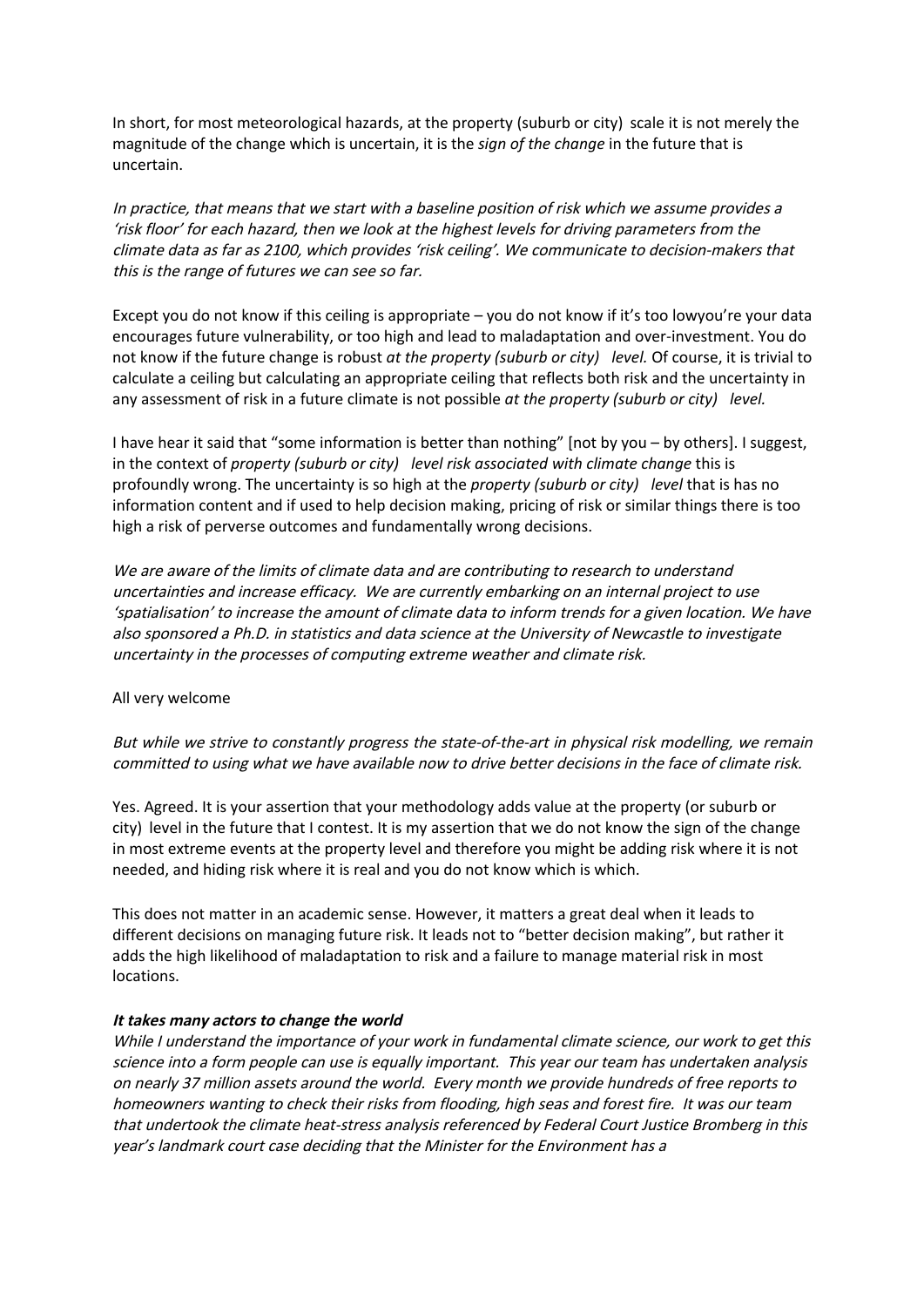duty of care toward Australia's children. In many instances we have made this data available at no cost.

This is not relevant. The question is whether the 37 million assessments are reliable, or add value and do not mislead decision makers. It is not relevant if people use your data, or believe your data. What matters to me is whether the data is reliable or robust.

I have greatly appreciated your work and leadership on climate science in Australia. But as the world sprints toward dangerous climate change this is no time for turf warfare or taking aim at those institutions working with critical sectors of our economy to mitigate impacts to people's safety and financial security.

There is no turf war. I have nothing to sell, I am not in competition with you. I provide no commercial product. I see major needs for exactly the same as you – mitigating risk to people's safety. The question is, at a property (or suburb or city) level, whether there is information on future extremes that provides any useful characterisation of that future risk in most instances.

I am sure you would agree that if I see misrepresentation of future risk I should call it out. I am sure you would agree that those institutions you note above should be aware of limitations to commercial products and that it the responsibility of people like me to highlight those.

As a climate scientist I seek to see science used appropriately and to the extent possible. To the degree that any business uses climate model data appropriately I have nothing for admiration for their innovation. However, I am a scientist and I will call out misuse of climate model data where ever I see it. This is not a "turf war" – this is what scientists do and my assumption is any group planning on using any future climate risk product would undertake rigorous examination of the information content of that product.

So, it is not clear to me why there is an issue with my comments. If any commercial organisation is undertaking scientifically robust analyses, they should be able to demonstrate this explicitly and reproducibly and counter my comments to any customer.

Any commercial supplier able to demonstrate the robustness of their methods benefits in the market as a consequence of my comments. They can demonstrate that their methods are rigorous and add value and those companies that cannot presumably are out-competed.

So, given you would assert that XDI are rigorous and do add value are my comments not useful in ensuring customers ask the right questions so you can demonstrate this, and some competitors cannot? I hope your customers are asking you challenging questions, looking under the hood so to speak and challenging your methods. Surely, you would welcome this?

Ultimately, a company will be responsible for decisions they take. They might be audited. They may face legal action that stems from decisions taken using estimates of future climate risk. All I have asserted, really, is "buyer beware", "due diligence" and make sure you understand exactly what you are getting and what its value is. I am not sure that this is anything other than good practice.

Instead, I firmly believe our community of scientists must use the time we have to work together, play to one another's strengths, constructively fill gaps and weakness, and support those who can use our skills – from the CEO of the RBA, to a person living out their senior years in a caravan park.